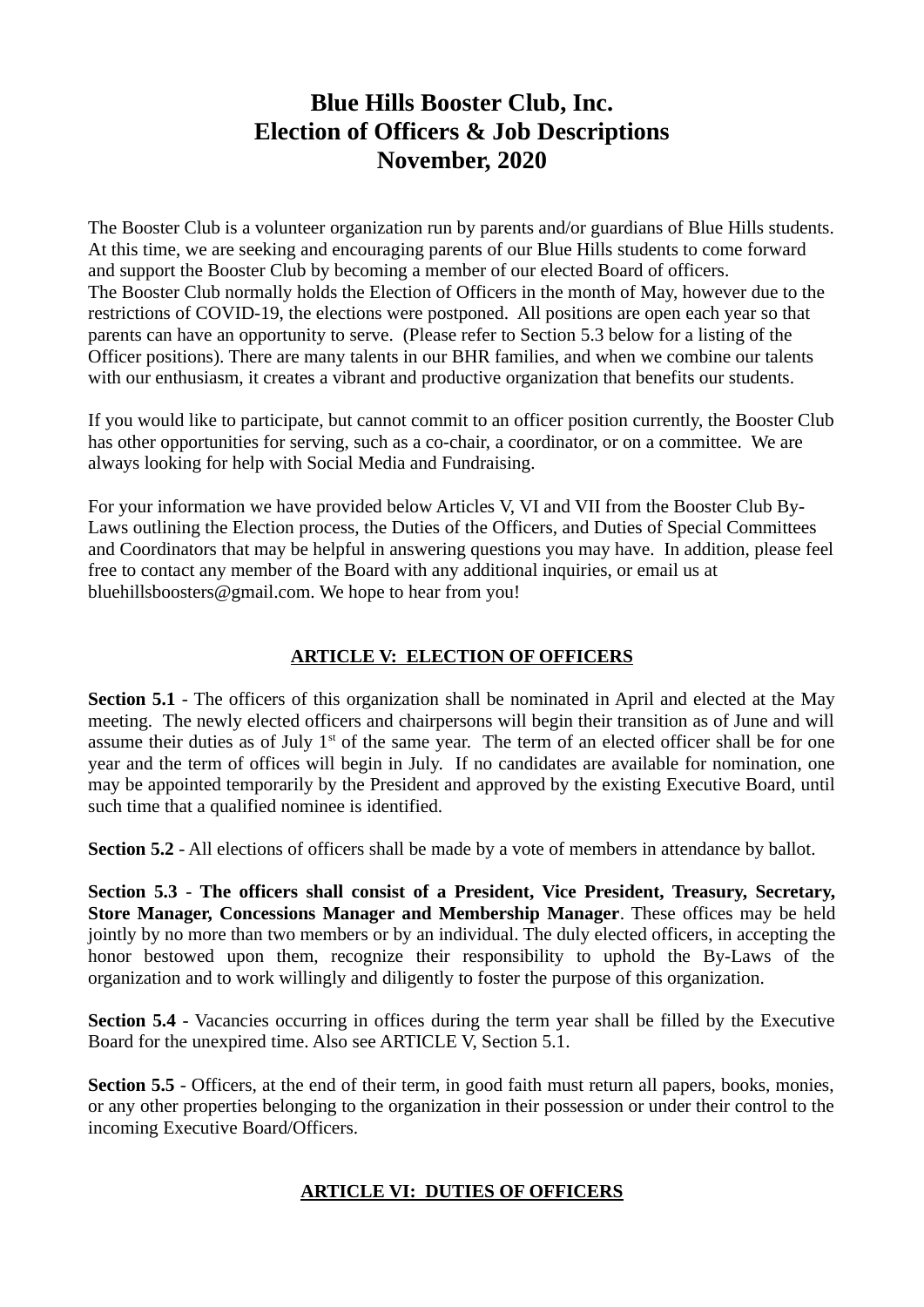**Section 6.1** - It is the duty of the **President** to preside at all meetings, regular and special, and to be an ex-officious member of all committees. The President shall call all special meetings and appoint all committees unless otherwise ordered. He/she is responsible to coordinate with the Secretary in establishing the Agenda for meetings. In the absence of the President, rule of succession shall apply.

**Section 6.2** - It shall be the duty of the **Vice President** to assist the President in the discharge of his/ her duties and officiate in his/her absence. Should the office of the Vice President become vacant, the **Executive Board** members will be notified. At that time, interested members should submit their name to the elected Board officers for consideration for appointment. The Vice President attends Booster events as needed, secures meeting locations and performs other duties as assigned.

**Section 6.3** - It shall be the duty of the **Secretary** to prepare meeting agendas as directed by the President, keep the minutes of all meetings and publish for approval at next general membership meeting. The Secretary shall perform such other duties as may be delegated to this office by the elected officers of the Board.

**Section 6.4** - It shall be the duty of the **Treasurer** to receive all monies, keep an account of all funds, and pay verified invoices and obligations. Payments are to be made only by check and signed by the Treasurer or other authorized officer. He/she shall prepare an end-of-the-year report, and shall report a general statement of accounts at each meeting. The Treasurer shall make a full report available to all members upon request. In addition the Treasurer shall be responsible for ensuring that mandatory annual tax return(s) are filed. Additional responsibilities of the Treasurer are as follows:

- Interface with Parent Boosters USA as the Booster Liaison and pay annual dues
- Maintain and update Subscription for "Go Daddy", the host for our Domain name
- Pay Booster Post Office Box fee annually
- Coordinate with Concessions Mgr. for payment of annual Board of Health Certification
- Coordinate with Store Manager to ensure proper record keeping and deposits
- Provide funding to officers and managers as needed prior to Booster events
- Attend major fundraising events to assist with financial control
- Serve on special committees as directed by the President
- Communicate with outside vendors for establishing and maintaining payment options (PayPal, Venmo, Square, etc.)

**Section 6.5** - It shall be the duty of the **Store Manager** to schedule store hours and volunteers during school lunch hours, and order merchandise for sale in the store. He/she will be responsible to coordinate fundraising opportunities at school events, maintain purchase and sales records for the Booster Store, coordinate with the Treasurer for transitioning monies for deposit, as well as presenting a Booster Store update at the monthly membership meeting. The Store Manager may identify vendors for the Boosters to consider for purchasing merchandise. He/she shall perform such other duties as may be delegated to this office by the elected officers of the Board.

**Section 6.6** – It shall be the duty of the **Membership Manager** to collect membership dues, create and maintain a membership database tracking the payments and volunteerism, as well as maintaining a list of volunteer opportunities to provide the Social Media Coordinator for public postings. The Membership Manager will collaborate with the Treasurer in the receipt and processing of dues payments, maintain the membership printed materials and present a membership update at monthly meeting. He/she shall perform other duties as assigned.